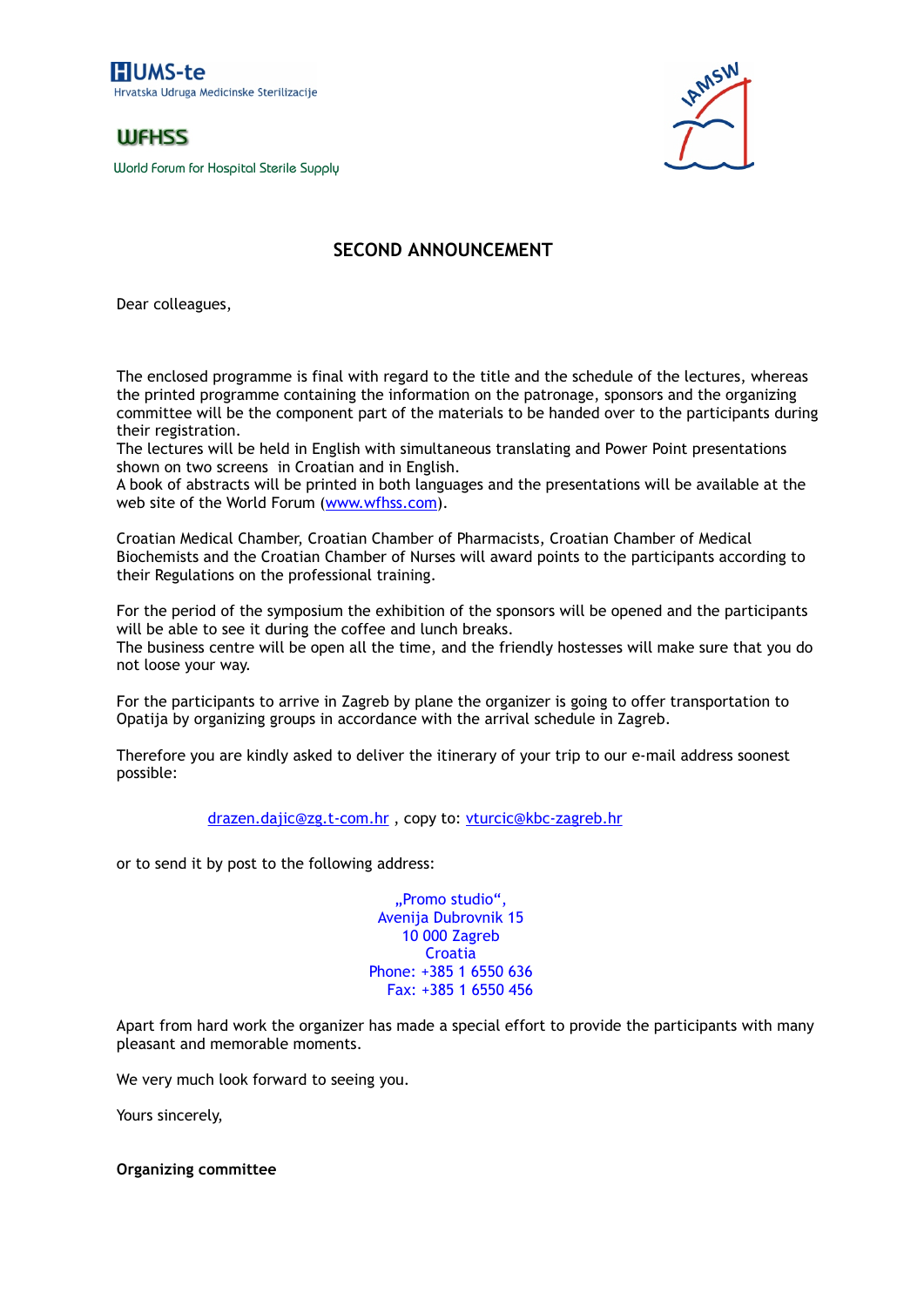For all other information please do not hesitate to turn to the following addresses:

**For registrations, payments and hotel accommodation:**

info@zik90.hr Phone: +385 1 2334 301 Fax: +385 1 2334 353 Secretary: Mrs. Martina Popara

**For transportation and organization of the exhibition space:**

drazen.dajic@zg.t-com.hr Phone: +385 1 6550 636 Fax: +385 1 6550 456 Secretary: Mrs. Lidija Voloder

**For other information:**

vturcic@kbc-zagreb.hr Phone/Fax: +385 1 2388 137 Secretary: Mrs. Maja Veličković



## **ABOUT OPATIJA**

Opatija often called the Nice of the Adriatic, is one of the most popular tourist resorts in Croatia and a place with the longest tourist tradition on the eastern coast of the Adriatic. In 1844 the powerful merchant Higinio von Scarpa erected Villa Angiolina, with beautiful green and a lavish park around it, visited by distinguished guests the Croatian Viceroy Josip Jelačić, the Austrian empress Maria Anna which soon made Opatija a popular excursion destination of the inhabitants from Rijeka, then of the Italians and Austrians.

Named after the Benedictine abbey of St James first mentioned in 1449. Between 1560 and 1723 owned by the Augustinians from Rijeka, and since 1774 a property of the chapter of Rijeka. The present chapel of St James was built in 1506 and extended in 1937.

Already in 1889 Opatija was declared the first climatic seaside resort on the Adriatic, which strengthened its position as the most fashionable tourist resort. Numerous tourists and owners of the villas contributed by planting exotic plants to the horticultural grandeur. Opatija was so attractive that, at the end of the 19<sup>th</sup> and beginning of the 20<sup>th</sup> centuries, it was visited by the then most prominent personalities of the noble rand